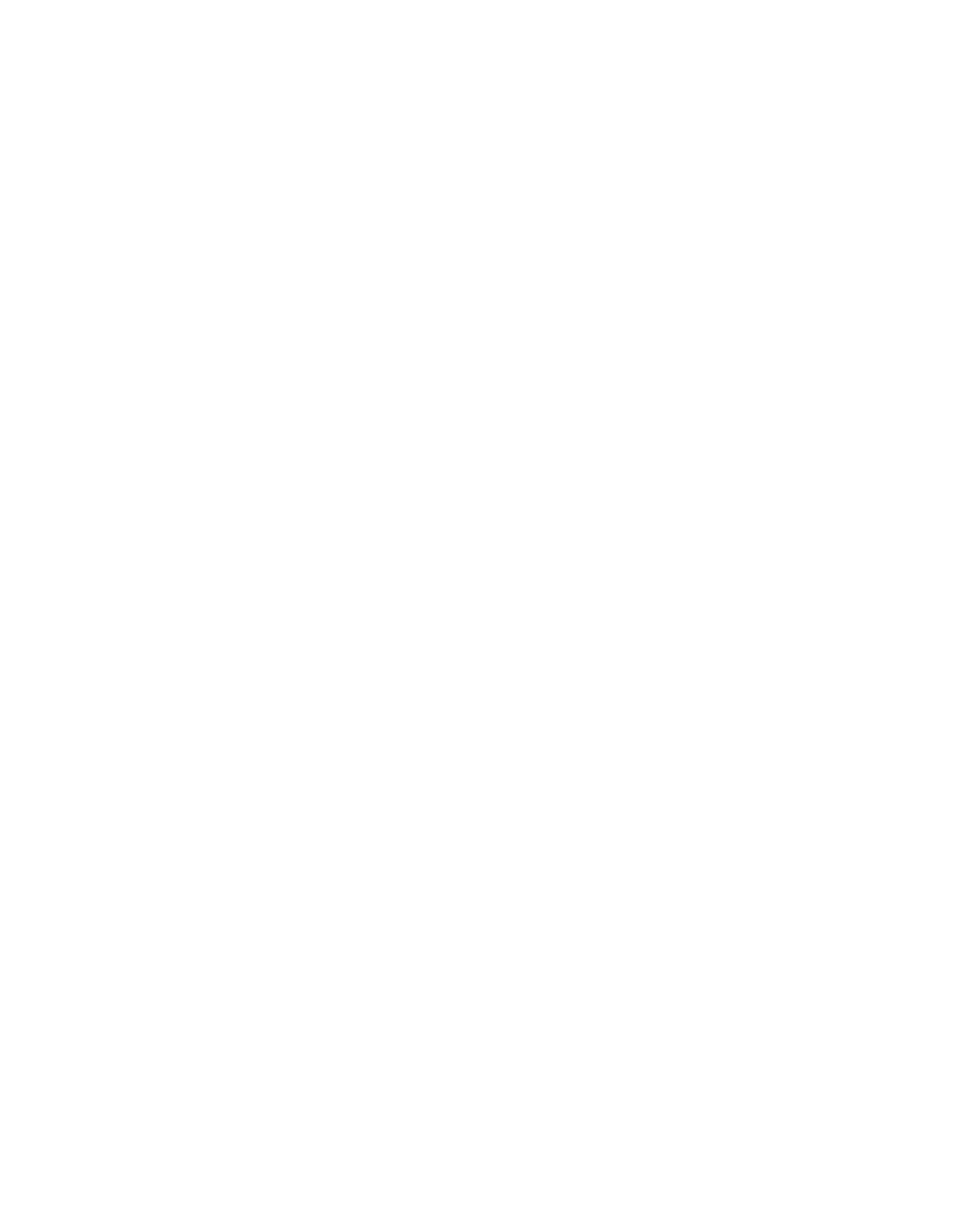

Map courtesy of the United States Military Academy History Department (http://www.westpoint.edu/history/SitePages/ Our%20Atlases.aspx)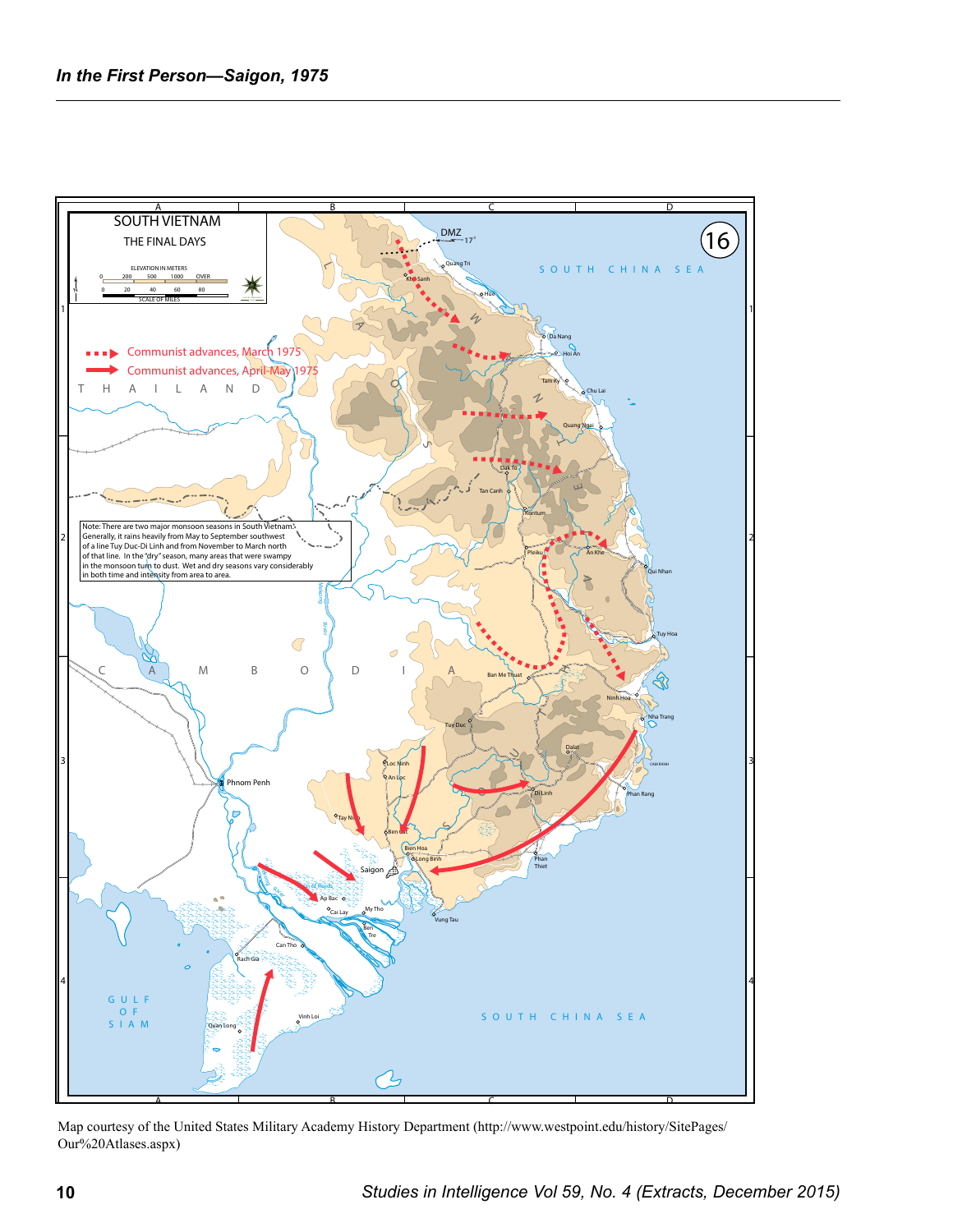### *Beginning of the End*

For me, the story of the fall of Saigon begins in January, 1975, with the North Vietnamese army's conquest of Phuoc Long Province, some 60 miles north of Saigon. SIGINT revealed that infiltration of men and matériel from North Vietnam had spiked since the autumn of 1974, always an indication that an offensive was coming, and other intelligence indicators of a forthcoming attempt to take Phuoc Long were unmistakable. Nevertheless, the surprise communist victory was an unparalleled blow; it was the first time during the entire war that the North Vietnamese had captured and held a whole province, including the provincial capital.

As I learned later, North Vietnam was testing American resolve: would we Americans keep our solemn pledge to counterstrike if the North Vietnamese violated the cease fire signed in Paris in 1973? The seizure of Phuoc Long was a gross violation. We did nothing.

With a shift in the pit of my stomach, I went over our own evacuation strategy and assured myself that each of my men in the field—at Can Tho in the south, Pleiku in the highlands, and Da Nang in the north—was covered in the escape plans of the State Department consuls in those areas. I confirmed that I could reach each of our reps by both phone *and* radio if things went to pieces suddenly.

By the end of February, it was clear that the focus of the next North Vietnamese campaign was to be in the northern half of the country, the highlands and I Corps. Communist units in both areas were on the move. *With a shift in the pit of my stomach, I went over our own evacuation strategy and assured myself that each of my men in the field . . . was covered in the escape plans of the State Department consuls in those areas.* 

On 9 March, I flew north with my counterpart, a South Vietnamese general, on his C-47 to Phu Bai, near Hué in the far north; to Pleiku in the central highlands; and thence to Ban Me Thuot in the southern reach of the highlands. Our purpose was to visit units under the general's command to prepare them for the coming onslaught. In Pleiku, during a courtesy call with the commander of II Corps, Major General Pham Van Phu, things turned sour. The general I was traveling with and the II Corps intelligence staff chief tried to persuade General Phu that Ban Me Thuot would be the first target of the communist campaign in the highlands. Intercept of North Vietnamese communications made that clear. The II Corps commander was unpersuaded. He doubted the communists were preparing to strike, and if they were, II Corps headquarters would be the logical focus of the offensive. After all, he was the most important man in the highlands, and he was at II Corps headquarters in Pleiku.

My counterpart cut short our trip, and we flew directly, that afternoon, to Ban Me Thuot. The first barrages against Ban Me Thuot had been launched that morning. Not long after we landed, while the general was inspecting his troops, I watched a battle erupt in the valley to the west of the ridge where the airstrip was located. We took off for Saigon just as the runway came under fire.

Ban Me Thuot fell within days, and South Vietnamese President Nguyen van Thieu ordered the evacuation of the highlands, starting on 15 March. The result was mass chaos as the military and the civilian population panicked and fled. All major roads to the coast were by then under the control of the North Vietnamese; fleeing military and civilians clogged the only open road, Route 7B, a secondary bypass, barely more than a trail in places, while the North Vietnamese repeatedly attacked them.

Route 7B came to be called "The Trail of Blood and Tears." Something like 18,000 South Vietnamese troops were killed or captured; losses among civilians were over 100,000. The highlands fell within the week.

Almost at once, I Corps, the northern five provinces of South Vietnam, crumbled. Eighty thousand refugees jammed the roads and ports, vainly trying to escape the communists.

With the northern half of the country now captured, communist forces moved south toward Saigon. I knew capitulation was imminent.

To reduce the number of in-country people I was responsible for, I considered sending out some personnel, including my secretary, on the first OPERATION BABYLIFT flight on 4 April. The project, launched by President Ford, was an effort to save as many orphans (mostly Amerasian) as possible because we knew how vicious the North Vietnamese would be to the half-American, half-Vietnamese children. The adults on board the aircraft, all volunteers, would act as caretakers for the children. By the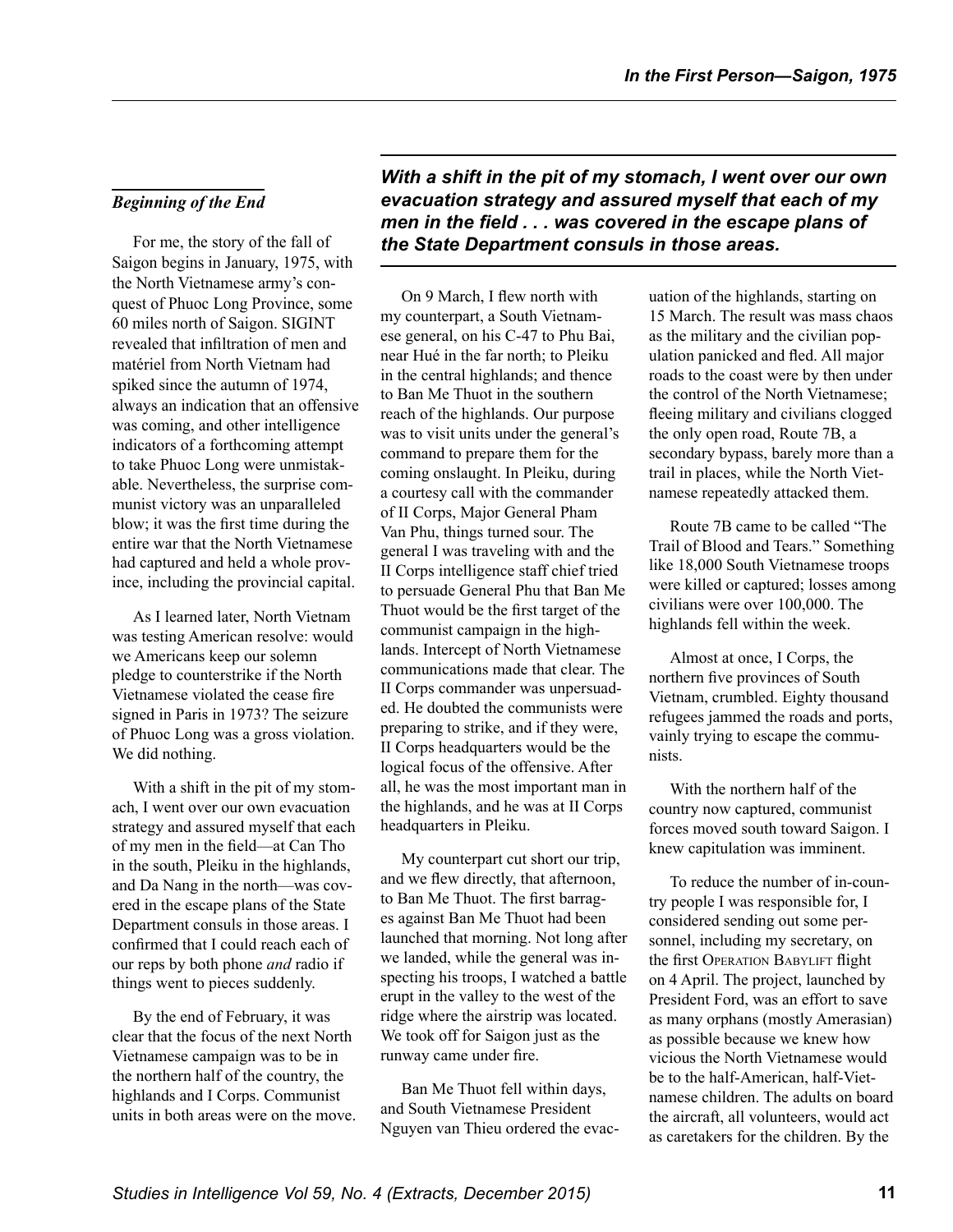# *But Ambassador Martin refused to consider evacuations. . . . he genuinely believed that the prospect of the communist flag flying over Saigon was unthinkable.*

grace of God, I decided against sending any of my people on the flight. The C-5A Galaxy transport, the largest plane I've ever seen, was filled with orphans en route to California. It crashed shortly after takeoff, killing 138. Among them were 78 children and 35 DAO folks. Each of us knew somebody who died in the crash. Miraculously, 170 passengers survived, which did not hinder the project's continuation. BABYLIFT would eventually bring some 3,000 children to the United States.

The day after the C-5A disaster, I took my wife to lunch at the American Officers' Club to break the news to her that she and our four children must leave the country immediately. She was incredulous. Just that morning she'd gone to a coffee at the



South Vietnamese soldiers standing guard at the site of the crash of the US C-5A transport on 4 April 1975. Photo © Bettman/CORBIS.

embassy. Officials in attendance had advised the gathering to disregard news reports; we were all safe and had nothing to fear. Unpersuaded by my urging, she finally agreed to go on three conditions: she could choose the flight date, she and the children could tour the world on the way back to the states, and she could have a new Buick station wagon as soon as she got home.

I disguised my family's departure to look like a vacation in Bangkok (the ambassador forbade evacuations—more about that later) and got tickets for them to fly out on 9 April. On the 8<sup>th</sup>, a renegade South Vietnamese air force pilot bombed the presidential palace, close to our house. My wife was now convinced, but because of the 24-hour curfew imposed by the South Vietnamese government in the wake of the air strike, I had to pull rank to drive my family through the multiple roadblocks in Saigon to the airport at Tan Son Nhat. But at last, I got them all on a plane headed for Bangkok. My relief to have them safe cemented my determination for what I had to do next.

Unsure how long I'd be able to get through the mobs of refugees swarming Saigon, I moved to my office at Tan Son Nhut and stayed there 24 hours a day, sleeping on a cot between the two flags next to my desk—the stars and stripes and the flag of the Republic of Vietnam—a .38 revolver under my pillow.

On 17 April, I was in my office, which was now doubled as my bedroom and stoveless kitchen, reading the latest messages and reports before I burn-bagged them when one of my comms guys came in with a news dispatch—he wanted me to see it right away: Phnom Penh, the capital of Cambodia, had fallen to the Khmer Rouge, the Cambodian communists. Within days we were reading grisly descriptions of the beheadings of Cambodian officials. I learned what terror tasted like.

# *Getting Everybody Out*

Since the middle of March, my principal concern had been seeing to it that none of my people was killed or wounded in the forthcoming attack. I had 43 American men working for me and I was responsible for the safety of their 22 dependents, wives and children, living in Saigon. My men in Da Nang, Can Tho, and Pleiku all managed to reach Saigon after hair-raising escapes and were working in our Tan Son Nhat office. I wanted to get all my people out *now.* 

But Ambassador Martin refused to consider evacuations. On the one hand, he wished to avoid doing anything that might stampede the South Vietnamese; on the other, he genuinely believed that the prospect of the communist flag flying over Saigon was unthinkable.

#### I was stymied.

My state-side boss, General Lew Allen, the director of NSA, ordered me to close down the operation and get everyone out before somebody got killed, but the ambassador wouldn't hear of it. I made him a proposition: if he would let my people go, I would stay in Saigon until the end with a skeleton staff to assure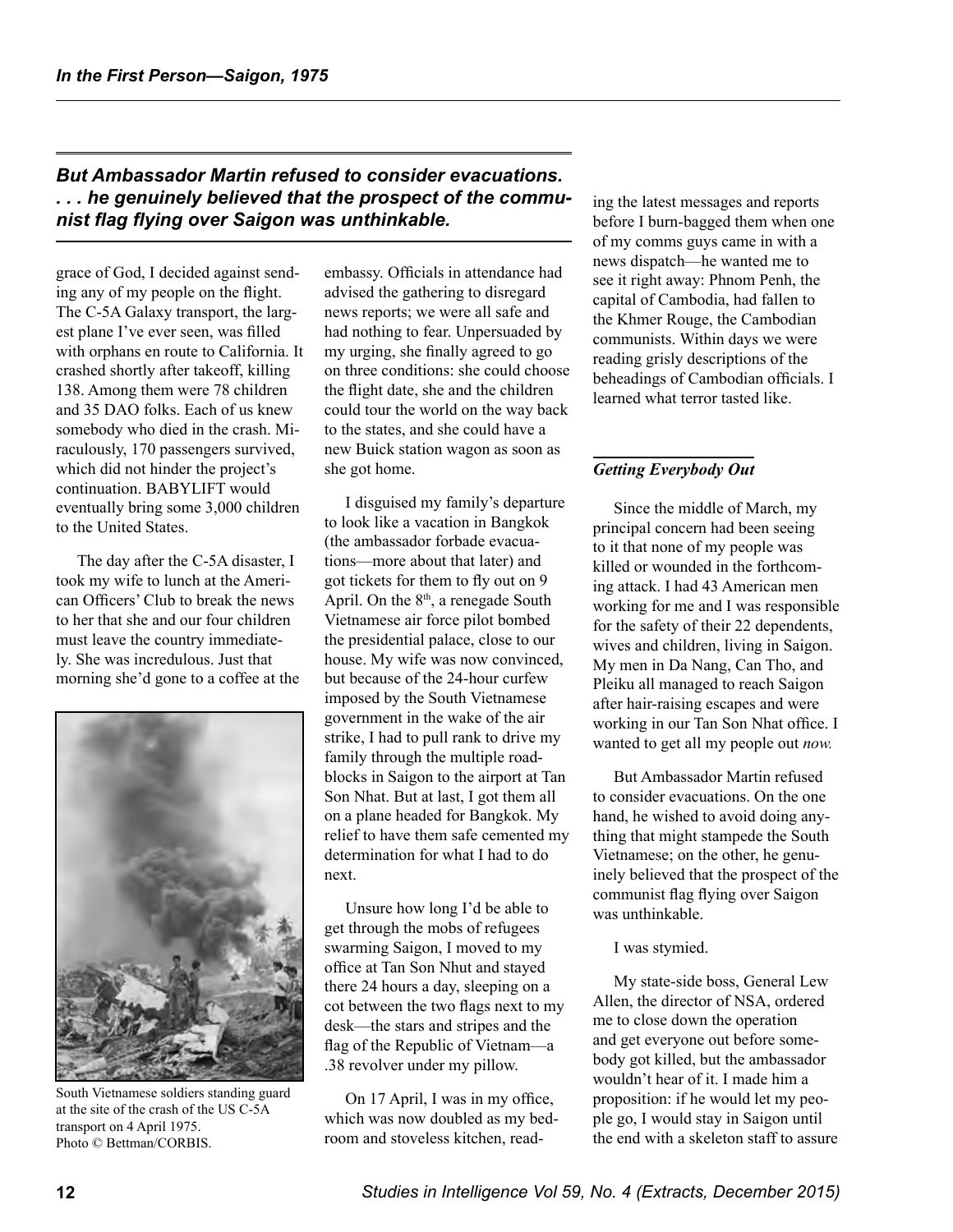him from NSA would continue. He turned me down.

So I cheated. I sent employees and their families out any way I could think of. Some I had to order out—they were unwilling to leave me behind. Some went on trumped-up early home leave, some on contrived vacations. Others I sent out on phony business travel. One day toward the end, I bought a guy a ticket with my own money and, with no authorization and no orders, I put him on a Pan Am flight to the United States. It was the last Pan Am flight from Saigon.

I knew I'd have to stay until the end. The ambassador wouldn't allow me to go, but, more important, I had to be sure all my subordinates and their families escaped. Besides, some 2,700 South Vietnamese military personnel had worked with NSA for years. I was determined to do everything possible to get them out of the country before the North Vietnamese took Saigon. I knew how cruel the North Vietnamese would be to them if they could get their hands on them.

Since I couldn't leave, I asked for two volunteers to stay with me. I needed a communicator and a communications maintenance technician to keep comms open to the United States. Some men pleaded that they owed it to their wives and children not to risk their lives. I found that eminently reasonable. Then two brave men stepped forward: Bob Hartley, a communicator, and Gary Hickman, a maintenance man. I warned them of the danger and told them that they'd have to keep the equipment going through unforeseen emergencies that might include

# *I turned my full attention to persuading the ambassador*  **that the remaining Americans and the Vietnamese who** <br>that the flow of SIGINT reports for **the flow produced with you had to leave Sainer before** we want *had worked with us had to leave Saigon before we were captured or killed.*

electrical outages and shelling. They understood.

Even today I admire—no, *love* those two men for their raw courage. They risked their lives because I asked them to.

On 21 April, Xuan Loc, 40 miles northeast of us, fell, ending a heroic defense by the South Vietnamese 18<sup>th</sup> Infantry Division. Communist forces encircled us.

I instructed my comms center to reduce to the minimum the number of copies it made of each new incoming message. We bagged documents as soon as we read them and burned them in the incinerator in the DAO parking lot. I turned my full attention to persuading the ambassador that the remaining Americans and the Vietnamese who had worked with us had to leave Saigon before we were captured or killed. To my undying regret, I failed.

## *The Last Week*

On 22 April, the US Defense Intelligence Agency estimated that the Republic of Vietnam wouldn't last more than a week. It was comforting to see that the Department of Defense and the Commander-in-Chief Pacific (CINCPAC) harbored no delusions about what was happening in Vietnam, but the ambassador was not in their chain of command. He reported to the secretary of state and the president. Unless they overruled him, he still had the power to keep us all in Saigon. He convinced them no evacuation was necessary.

Despite the Ambassador's refusal to call for an evacuation, outgoing commercial airlines were choked with passengers, and US Air Force C-130 and C-141 transports daily carted hundreds of Vietnamese and Americans out of the country. The embassy made a point of explaining that their departure was not an evacuation. It was a reduction in force to free up resources to help the Republic of Vietnam.

I didn't know how much longer I'd be able to get out and about—the crowds in the streets were becoming larger and more menacing. Some of the men, in ragged Republic of Vietnam military uniforms, were armed. I knew the danger, but several trips were crucial. I told my Vietnamese driver, who usually ferried me around town, to use his US pass to drive his family onto the military side of Tan Son Nhat in the black sedan assigned to me, a Ford Galaxy with diplomatic plates and American flags, and escape while they still could. Then I took over the sedan. Armed with my .38, I drove it rather than my small Japanese car, foolishly believing that the impressive official vehicle would ward off the massed refugees.

I had it exactly backwards.

The sedan attracted the most desperate of those seeking evacuation. I was mobbed once, but when I bared my teeth and leveled the .38, the crowd pulled back just enough for me to make my way through.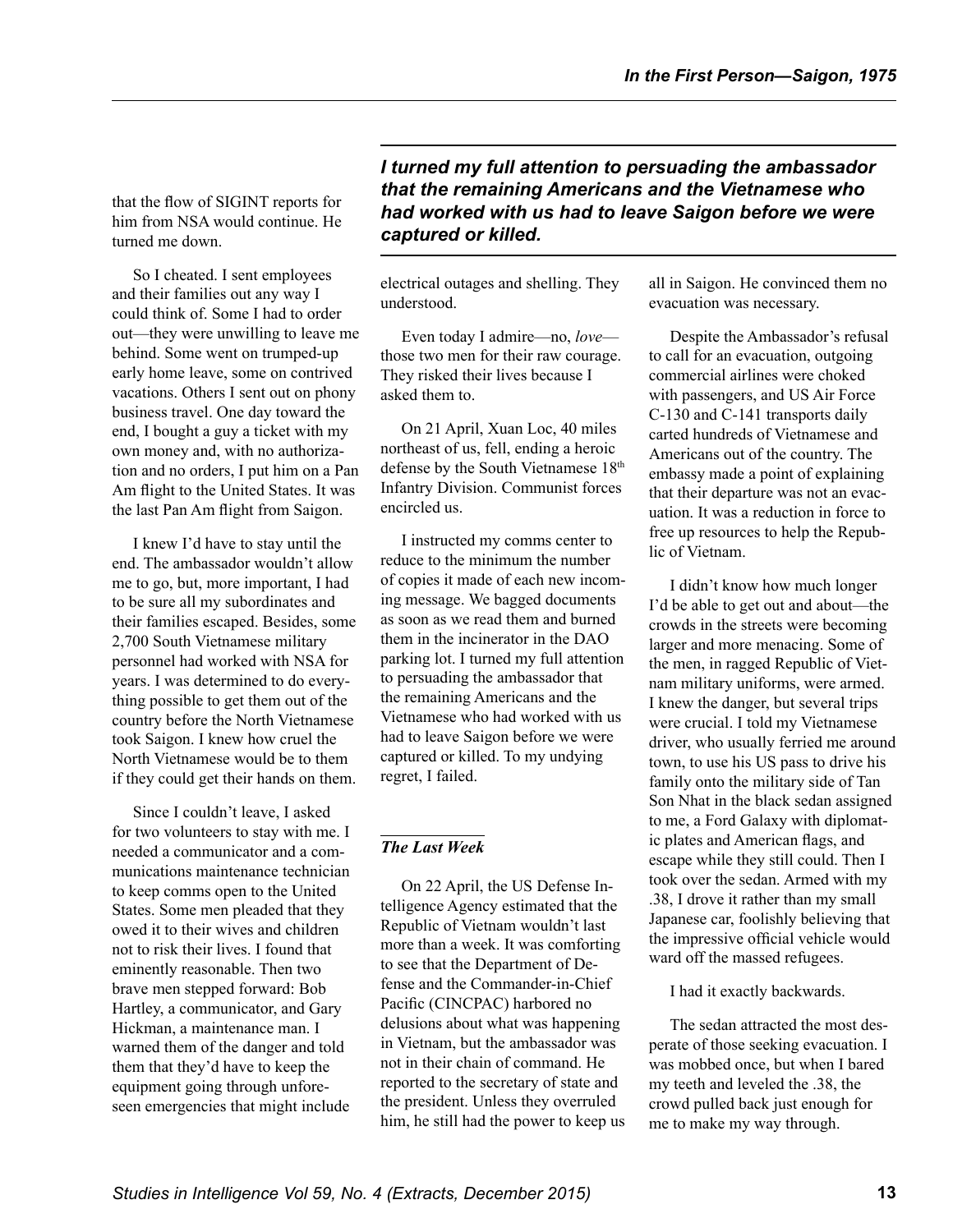## *The ambassador put his arm around my shoulder and*  **guided me to the door. "Young man, when you're older,** Even though I ran into him *you'll understand these things better." He showed me out.*

One trek was to help a Vietnamese family related to our house servants to get into the airbase at Tan Son Nhat so that they could find a way out of the country via a departing US military aircraft. Because South Vietnamese guards at the gates would allow no one to pass without official identification, the family members hid in the trunk and on the floor by the back seat of the sedan, covered with blankets. The guard admitted me without incident. The family managed to get on a C-130 and fly to Guam. Much later, they contacted me in the states to thank me.

I risked another trip to check on a South Vietnamese officer I worked with. I wanted to be sure he and his troops knew where to go when the evacuation order was given, something I couldn't discuss on an unsecured phone line. Always a model of Asian politeness, he invited me in and served me tea. He told me that his wife, who worked for USAID, had been offered the opportunity to leave the country with her family. That included him. But he wouldn't go because he was unwilling to abandon his troops—no evacuation order had been issued—and she wouldn't leave without him. Alarmed, I asked him what he would do if he was still in Saigon when communist tanks rolled through the streets. He told me he couldn't live under the communists. "I will shoot my three children, then I will shoot my wife, then I will shoot myself."

He didn't escape at the end, and I have no doubt that he carried out

his plan; many other South Vietnamese officers did precisely what he described.

That left one more requisite foray. I got through the hordes to the embassy and pleaded with the ambassador to evacuate everybody as soon as possible, citing signals intelligence evidence that an assault was imminent. I repeated what I had already reported to him, that Saigon was surrounded by 16 to 18 North Vietnamese divisions, poised to strike. Communist troops less than two kilometers north of my office at the airport were awaiting the command to attack.

The ambassador put his arm around my shoulder and guided me to the door. "Young man, when you're older, you'll understand these things better." He showed me out.

Frantic, I went down the hall to the office of the CIA chief of station, Tom Polgar. He laughed at my frenzy and showed me a cable to Washington the ambassador had released that morning. It stated that the signals intelligence evidence of a forthcoming assault could be disregarded. It was all due to the communists' skillful use of "communications deception." Stunned, I asked Tom what evidence he had of communications deception. He waved my question away and bet me a bottle of champagne, chateau and vintage of my choice, that he and I would both still be in Saigon a year hence, still at our desks, still doing business as usual.

months later in the United States, he never made good on that bet.

I finally understood what was going on. The embassy was a victim of what sociologists now call *groupthink syndrome*—firm ideology, immune to fact, shared by all members of a coterie. The ambassador, and therefore his subordinates, could not countenance the prospect of a communist South Vietnam and therefore dismissed evidence of the coming disaster. Graham Martin later told Congress he had been advised by the Hungarian member of the International Commission of Control and Supervision, the ICCS, that the North Vietnamese had no intention of conquering Saigon; they wished to form a coalition government with "patriotic forces in the south"—this from a representative of a communist government allied to North Vietnam. *And the ambassador believed him* in the face of overwhelming signals intelligence that the attack was at hand.

On 24 April, the wire services, which we monitored, reported a speech that President Ford had given the previous day at Tulane. He referred to Vietnam as "a war that is finished." My cynicism overcame my dread. If the war was finished, what was I, a civilian signals intelligence officer and potential prisoner of singular value to the communists—in short, a spy—doing in a combat zone with nothing better than a .38 revolver to defend myself against 18 North Vietnamese divisions?

During the night of 26 April, I was trying unsuccessfully to sleep when a blast threw me from my cot and slammed me to the floor. I ran to the comms center. The guys looked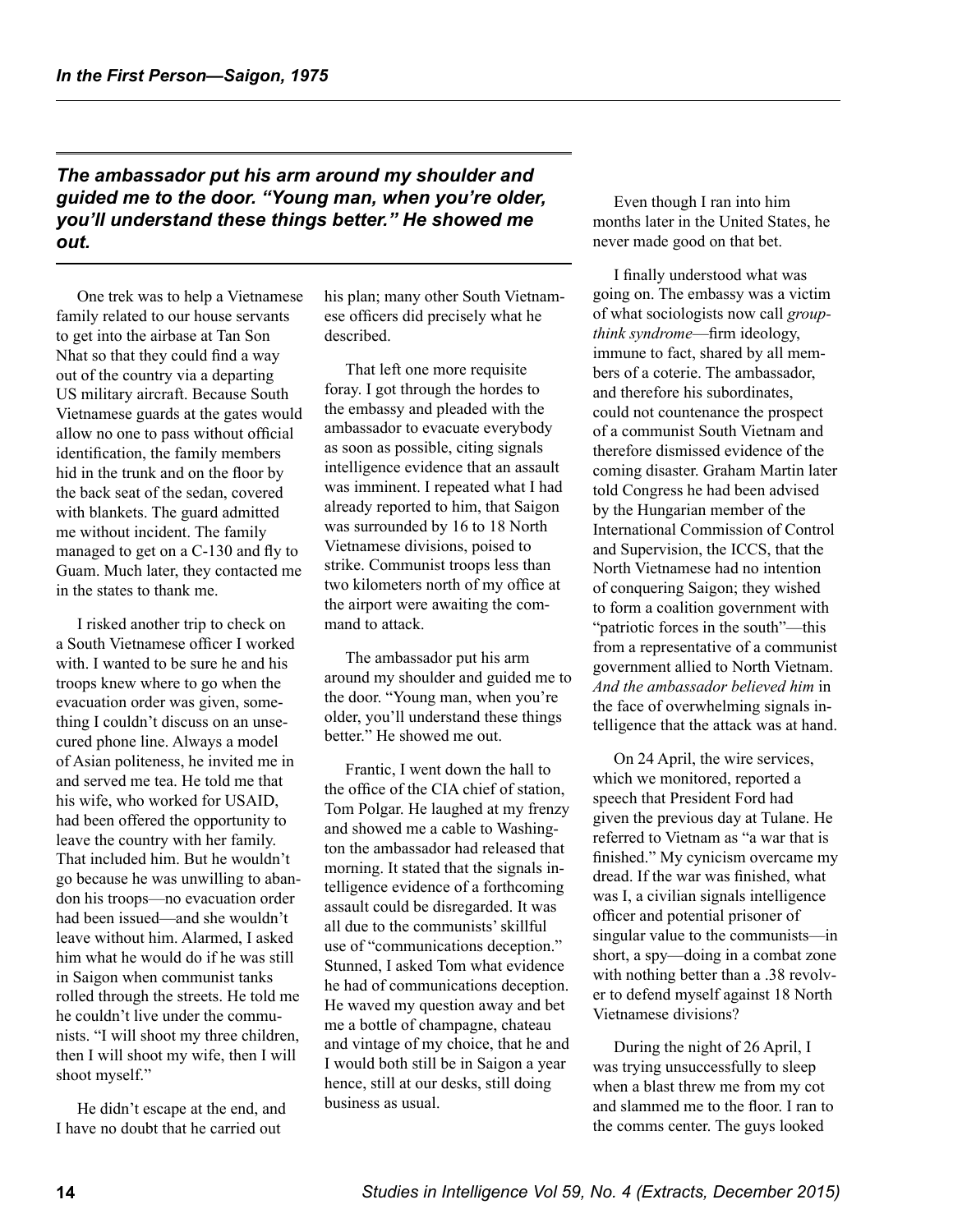dazed but everything was working and nobody was hurt. A bulletin arrived within minutes telling us that North Vietnamese sappers had blown up the ammo dump at Bien Hoa, just north of us. That meant, among other things, that panic in the streets would ramp up a couple of notches.

I started doing regular physical recons of the DAO building. Sometimes I took out a load of burn bags to the incinerator in the parking lot and burned them; other times I just wandered around. I wanted to be sure I knew beforehand if the North Vietnamese were going to breach the perimeter fence. As I walked the halls and crisscrossed the compound, I saw brawny, young American men with skinhead haircuts who had appeared out of nowhere. They were dressed in tank tops or tee-shirts, shorts, and tennis shoes. When two or three walked together, they fell into step, as if marching.

*Marines in mufti!* I knew all the Marines in country, and I didn't recognize any of these guys. What the hell was going on?

I found out that night. I was trying to grab a little sleep in my office. The door chime sounded. I grasped my .38 and went to the door. Through the peep hole I saw a middle-aged, redhaired American man in a neon Hawaiian shirt and shorts. He gave me a flat-handed wave and a silly grin. It was Colonel Al Gray, a Marine officer I'd worked with over the years in Vietnam. I'd never before seen Al out of uniform—I didn't think he owned any civies—and I knew he made it an iron-clad rule never to spend more than 24 hours in Saigon—his work was with his troops in the field and he disliked bureaucracy. I lowered

# **Marines in mufti!** *I knew all the Marines in country, and I didn't recognize any of these guys. What the hell was going on?*

the .38 and opened the door. "Hi," he said. "Can I come in?"

In my office, I told him everything I knew about the military situation, but he knew more than I did. What he didn't know in detail was what was going on with the friendlies. I told him about the unruly, desperate crowds jamming the streets and now 10 to 15 people deep outside the perimeter fence of our compound and my worry that the fence might not hold. He explained to me that he'd been named the ground security officer—the man in charge—for the evacuation of Saigon once it was ordered.

But the ambassador was doing everything he could to throw roadblocks in Al's way. He wouldn't allow Al's Marines to dress in uniform, fly their own helicopters into the country, or stay overnight. So Al and his troops, in civilian clothes, had to fly in and out each day from the 7th Fleet, cruising in the South China Sea, via Air America slicks, the little Hueys, the UH-1 choppers that could only carry eight to 14 people.

It didn't matter. Ambassador or no ambassador, the Marines had landed. They'd be ready for the evacuation the instant it was ordered.

During my next daylight recon of the compound, I saw 55-gallon drums arrayed along the perimeter fence. I asked one of the buzz cuts why they were there. He said the drums were filled with combustible material, probably gasoline, and wired: if the North Vietnamese penetrated the perimeter, the barrels would be detonated to wipe them out.

Another tour of the parking lot took me into a surreal world. Marines and civilians were cramming cars, my small white sedan among them, onto the side of the building by driving them into one another so that they formed a compacted mass. That done, the drivers turned their attention to the half-dozen cars still in the parking lot, large black sedans (including mine) and one jeep. These they used as ramming devices, crushing the heap of cars more tightly together. Then they turned the now-mangled sedans on the tennis courts. Again and again, they backed their vehicles to the perimeter and burned rubber to smash into the poles holding the fence around the courts until they tore out of the pavement. Next they used the cars as battering rams, flattening the nets and court fencing against the building. Lastly, they ground the vehicles they were driving into the jumble of mashed automobiles. The area between the fence and the wall of the building was now clear.

It dawned on me what was going on. The small Air America slicks had been able to get into and out of the compound one at a time, without hitting parked cars or the tennis courts, but the much larger Marine CH-53s—each could carry 55 troops loaded for combat—needed more unobstructed space, especially if two or three were in the compound at the same time. One more obstacle to our escape had been removed.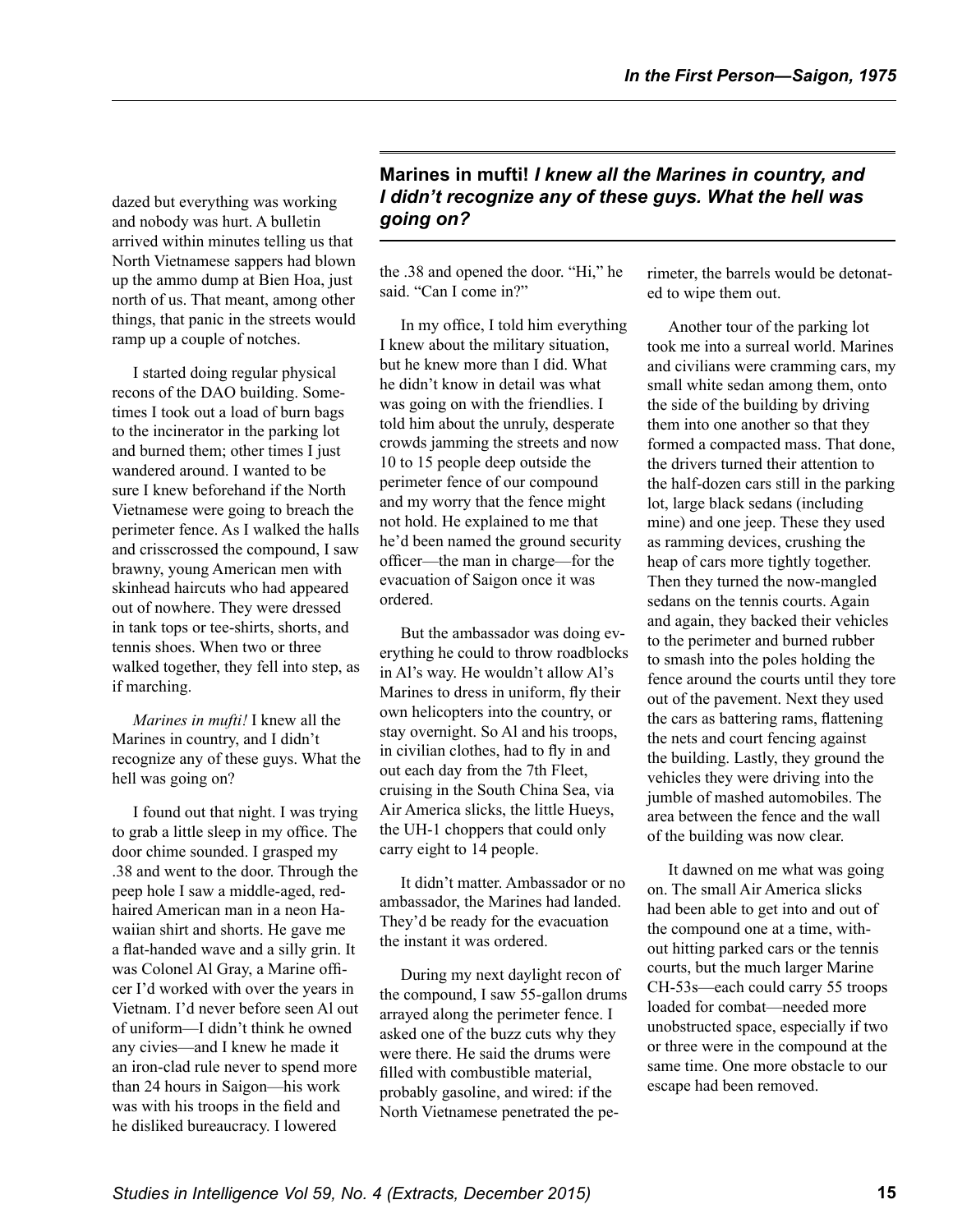

US civilians boarding a Marine Corps CH-53 Sea Stallion helicopter for flight to waiting ships of the 7th Fleet in mid April 1975. Photo © Dirck Halstead/Getty Images.

#### *Last Days*

By 27 April we were, by dint of lying and deception, finally down to just the three of us, my two communicators, Bob and Gary, and I. None of us had slept through the night for longer than we could remember, and our diet was bar snacks we'd scrounged from a hotel before the mobs surrounding us made it impossible to get out. I found out that Vienna sausages were edible cold, straight from the can, and that mustard on pickle relish, if eaten in quantity, could stave off serious hunger. Granted, I developed bowel problems, but my guess was that it was due less to the food than to stress. Coffee we had aplenty—Bob and Gary had seen to that—and I'd made sure I wouldn't run out of cigarettes. From then on it was lots of coffee, chain smoking, almost nothing to eat, and no sleep.

We locked all the rooms in the office suite except the comms center, and I moved my cot and my .38 in there. Bob and Gary and I established a regimen: one guy took a twohour rest break while the other two worked.

Then a series of messages I'll never forget flowed in. They asked me to get children out of the country. The requests were from American men who had fathered kids in Vietnam and wanted to save them. I shuddered to think what might happen to Amerasian youngsters when the communists took over. But it was too late. I had no vehicle and couldn't even get out of the compound—surrounded by panicky crowds, anxious for escape much less to the addresses the children's fathers gave me. To this day, I don't know how the senders managed to get messages to me.

Partly to stay awake, I maintained my schedule of recon runs, checking out the parking lot and the perimeter. I got chummy with the snuffs at the gate closest to the building exit I used. Unlike most of the Marines, these guys were willing to fill me in on any new scuttlebutt. Among

other things, they told me that people outside the fence were tossing babies into the compound, hoping they'd survive and escape the communists. Most of the infants didn't make it over the top of the fence—it was something like two stories high with barbed wire and an outward tilt at the top to prevent scalers. That had to mean many of the babies fell to the ground and were killed.

Not long before sunset on 28 April, I made a head run. The mammoth Pentagon East was in shambles. Light bulbs were burned out, trash and broken furniture littered the halls, and the latrines were filthy and smelled disgusting. I came across men on stepladders running cables through the ceiling. They told me they were wiring the building for complete destruction. "Last man out lights the fuse and runs like hell," they joked.

I went into the men's room. I was standing at the urinal when the wall in front of me lunged toward me as if to swat me down, then slapped back into place. The sound of repeated explosions deafened me and nearly knocked me off my feet. Instead of sensibly taking cover, I left the men's room and went to the closest exit at the end of a hall, unbolted it, and stepped into the shallow area between the western wall of the building and the security fence, a space of maybe eight to 10 feet, now piled high with sandbags.

The first thing I noticed was that the throngs of refugees had dispersed—no one was clamoring outside the barrier—presumably frightened away by the explosions. My ears picked up the whine of turbojets. I shaded my eyes from the setting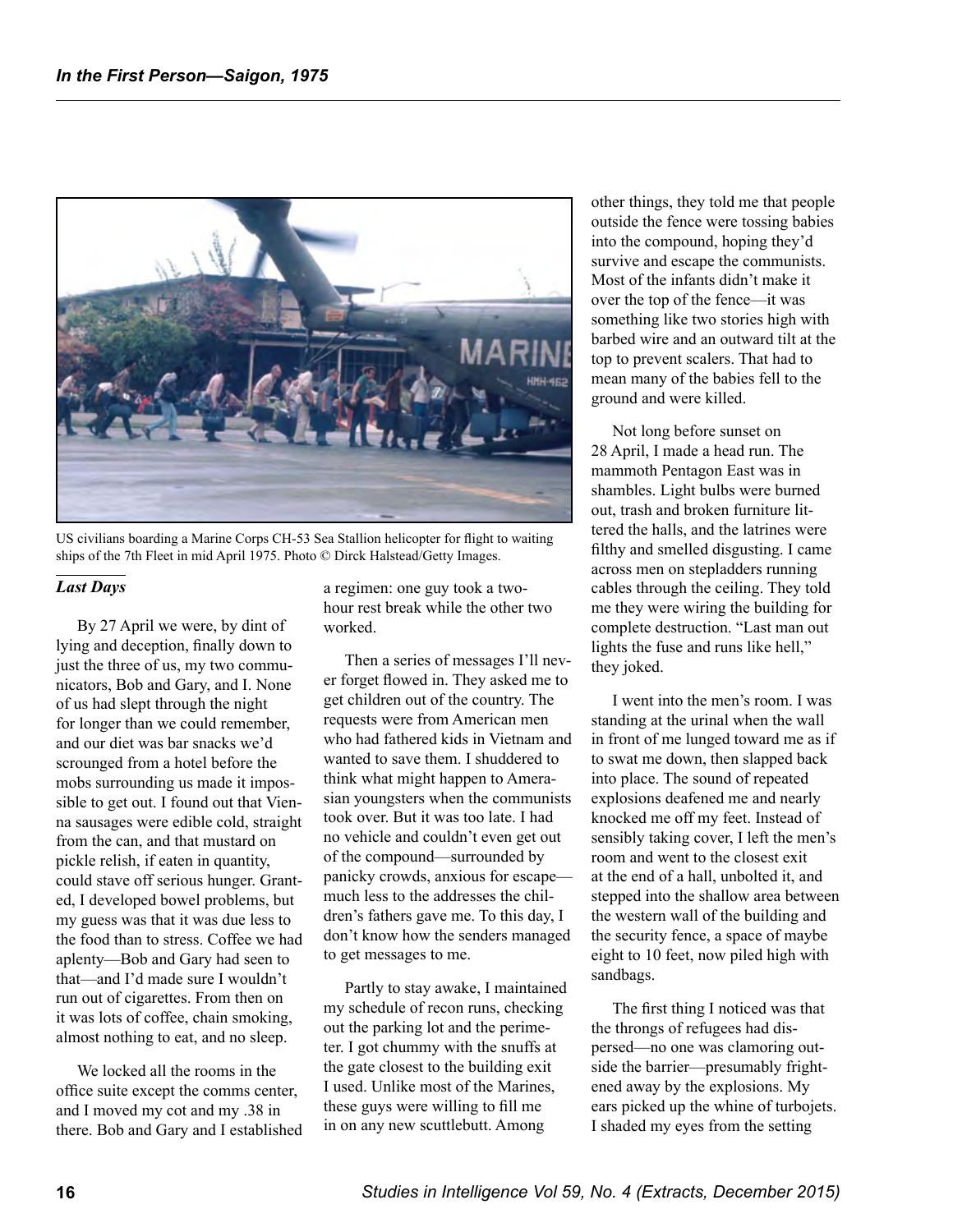sun and spotted five A-37 Dragonfly fighters circling above the Tan Son Nhat runways. They dove, dropped bombs, and pulled up. The resulting concussions sent me tumbling, but I was on my feet and running before the planes went into their next approach. Back in the office, I found out shortly that renegade pilots who had defected to the communists were bombing Tan Son Nhat.

That was the beginning. We were bombarded throughout the night and much of the following day, first rockets, later, beginning around 0430 hours local on 29 April, artillery. One C-130 on the runway next to us was hit before it could airlift out refugees; two others took off empty. Fixedwing airlifts were at an end. Rounds landed inside the DAO compound; the general's quarters next door were destroyed. Worst of all, two of the Marines I had been talking to were killed. Their names were McMahon and Judge. They were the last American fighting men killed on the ground in Vietnam.

One image I'll never forget: sometime during the night I was on my cot taking my two-hour rest break when the next bombardments started. I sat straight up and watched the room lurch. Bob was typing a message at a machine that rose a foot in the air, then slammed back into place. He never stopped typing.

Just after that, we got word that FREQUENT WIND PHASE IV had been declared. That was the code name for the evacuation. It had finally been ordered.

We gave up trying to rest. The air in the comms center, the only room we were still using, was faintly misty and smelled of smoke, as if a

*We were bombarded throughout the night and much of the following day.... One C-130 on the runway next to us was hit before it could airlift out refugees; two others took off empty. Fixed-wing airlifts were at an end.* 

gasoline fire was raging nearby. After daylight, I got a call from the Vietnamese officer I'd visited a few days before. He wanted to know where his boss, the general, was. He'd tried to telephone the general but got no answer. I dialed the general's number with the same result. I found out much later that the general had somehow made it from his office to the embassy and got over the wall. He was evacuated safely while his men stayed at their posts awaiting orders from him. They were still there when the North Vietnamese arrived.

Next I telephoned the embassy. "The evacuation is on. *Get us out of here!*"

The lady I talked to was polite, even gracious. She explained to me, as one does to child, that the embassy could do nothing for us—we were too far away, and, although I probably didn't know it, the people in the streets were rioting. Of course I knew it; I could see them. I uttered an unprintable curse. She responded, "You're welcome."

I tracked down Al Gray and asked if he could fit us in with his guys. He reassured me he would.

We got word that armed South Vietnamese air force officers had forced their way into the building and were on the loose, demanding evacuation at gun point. Offices were to be emptied and locked. We were to proceed at once to the evacuation staging area, an office the Marines had secured. We sent our last message announcing we were closing

down. It was a personal message from me to my boss, General Lew Allen, Director of NSA:

1. HAVE JUST RECEIVED WORD TO EVACUATE. AM NOW DE-STROYING REMAINING CLAS-SIFIED MATERIAL. WILL CEASE TRANSMISSIONS IMMEDIATELY AFTER THIS MESSAGE.

2. WE'RE TIRED BUT OTHER-WISE ALL RIGHT. LOOKS LIKE THE BATTLE FOR SAIGON IS ON FOR REAL.

3. FROM GLENN: I COMMEND TO YOU MY PEOPLE WHO DE-SERVE THE BEST NSA CAN GIVE THEM FOR WHAT THEY HAVE BEEN THROUGH BUT ESPE-CIALLY FOR WHAT THEY HAVE ACHIEVED.

Even though the message was from me to General Allen, I still began the third paragraph with the words "FROM GLENN." I wanted to be sure he knew it was me speaking.

We destroyed out comms gear and crypto and locked the door as we left for the staging area.

The remaining events of 29 April are confused in my memory—I was in such bad shape I was starting to hallucinate. I know that, as the shelling continued, I begged Al Gray to get my two communicators out as soon as possible. I couldn't tolerate the idea that, after all they'd done, they might be hurt, captured, or killed. Sometime in the afternoon, when finally they went out on a whirlybird, my work was done.

*Studies in Intelligence Vol 59, No. 4 (Extracts, December 2015)* **17**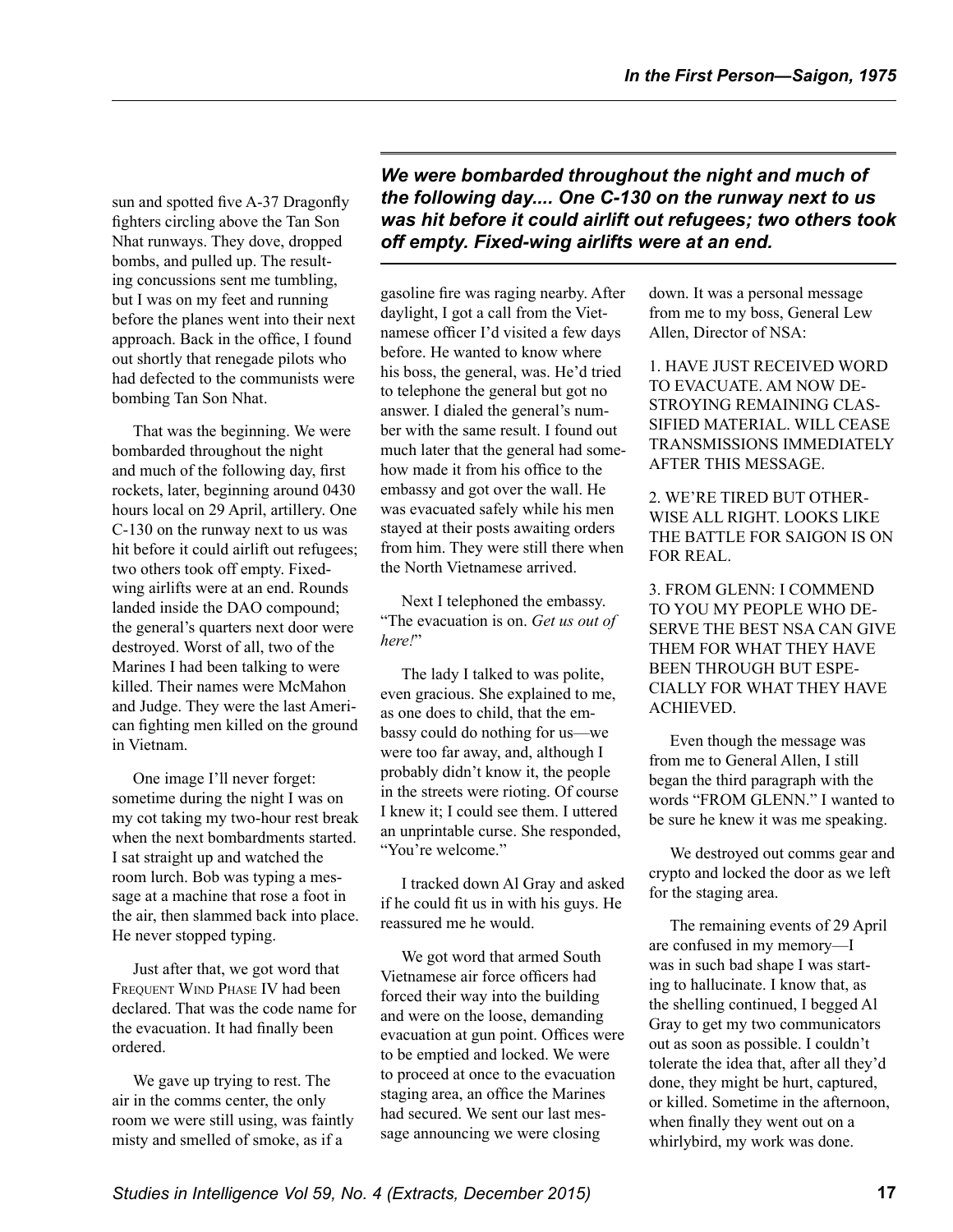*The sea, between and among the ships of the 7th Fleet and to the western horizon as far as I could see, was filled with boats—sampans, junks, fishing vessels, commercial craft, tugs, even what looked like large rowboats, each overloaded with Vietnamese waving and calling to the ships.* 

I recall being locked in a room alone and told to wait until I was called for, trying to stay awake in my chair as the building pitched from artillery hits. I didn't want to board a chopper until I got confirmation that my communicators were safe aboard a ship of the 7th Fleet. And I wanted to get to a telephone to confirm that our Vietnamese counterparts were being evacuated. As far as I knew, they were still at their posts awaiting orders. But there was no telephone in the room, and I couldn't leave because the South Vietnamese air force officers were still on the prowl.

The next thing I remember is being outside.

It was getting dark, and rain was pelting the helicopters in the compound. I protested to Al Gray that I wanted to wait for confirmation that my two communicators were safe, but he ordered me, in unrepeatable language, to get myself on the chopper *now*. I climbed aboard, carrying with me the two flags that had hung in my office—the US stars and stripes and the gold-and-orange national flag of the defunct Republic of Vietnam.

The bird, for some reason, was not a CH-53 but a small Air America slick. As soon as we were airborne, I saw tracers coming at us. We took so many slugs in the fuselage that I thought we were going down, but we made it. All over the city, fires were burning. Once we were "feet wet"— over water—the pilot dropped us abruptly to an altitude that scared me, just above the water's surface, and my stomach struggled to keep up. It was, he explained to me later, to avoid surface-to-air missiles. All I remember of the flight after that is darkness.

I was conscious when we approached the *USS Oklahoma City*, flagship of the 7th Fleet. The pilot circled four or five times before coming down very slowly on the ship's small, floodlit helopad. He told me subsequently that he, a civilian employee of Air America, had never before landed on a ship.

As we got out of the slick into the lashing rain, flashbulbs went off and someone took my .38. Sailors immediately tipped our Huey over the side and dumped it into the sea. I faintly remember some kind of processing, answering questions and filling out forms, but I was only half there. The next thing I recall clearly is shivering—I was very cold. I was in berth, a sort of canvas hammock, in a room lit only by a red bulb on the bulkhead. I could hear the ship's engine, low and far away, and men above, below, and on all sides of me were sleeping.

I discovered I could walk and found my way to the head where, still shivering, I brushed my teeth, shaved, and showered for the first time in weeks. Somebody directed me to the wardroom where I ate a breakfast and a half, surrounded by the scruffiest mix of Vietnamese and Americans I

had ever seen. Their clothes were torn and filthy. The men were unshaven, the women disheveled. In the midst was a distinguished older gentleman in a ruined suit, but his tie was still knotted at the throat.

When I'd eaten my fill and went on deck, it was daylight—I must have slept a long time. South Vietnamese helicopters flew close to the ship, cut their engines, and dropped into the water. The pilots were rescued and brought aboard as the choppers sank to the bottom.

The sea, between and among the ships of the 7th Fleet and to the western horizon as far as I could see, was filled with boats—sampans, junks, fishing vessels, commercial craft, tugs, even what looked like large rowboats, each overloaded with Vietnamese waving and calling to the ships.

Someone found out I spoke Vietnamese and asked me to broadcast a message on a common frequency tell-



The author with Gen. Al Gray, USMC. Undated photo © author.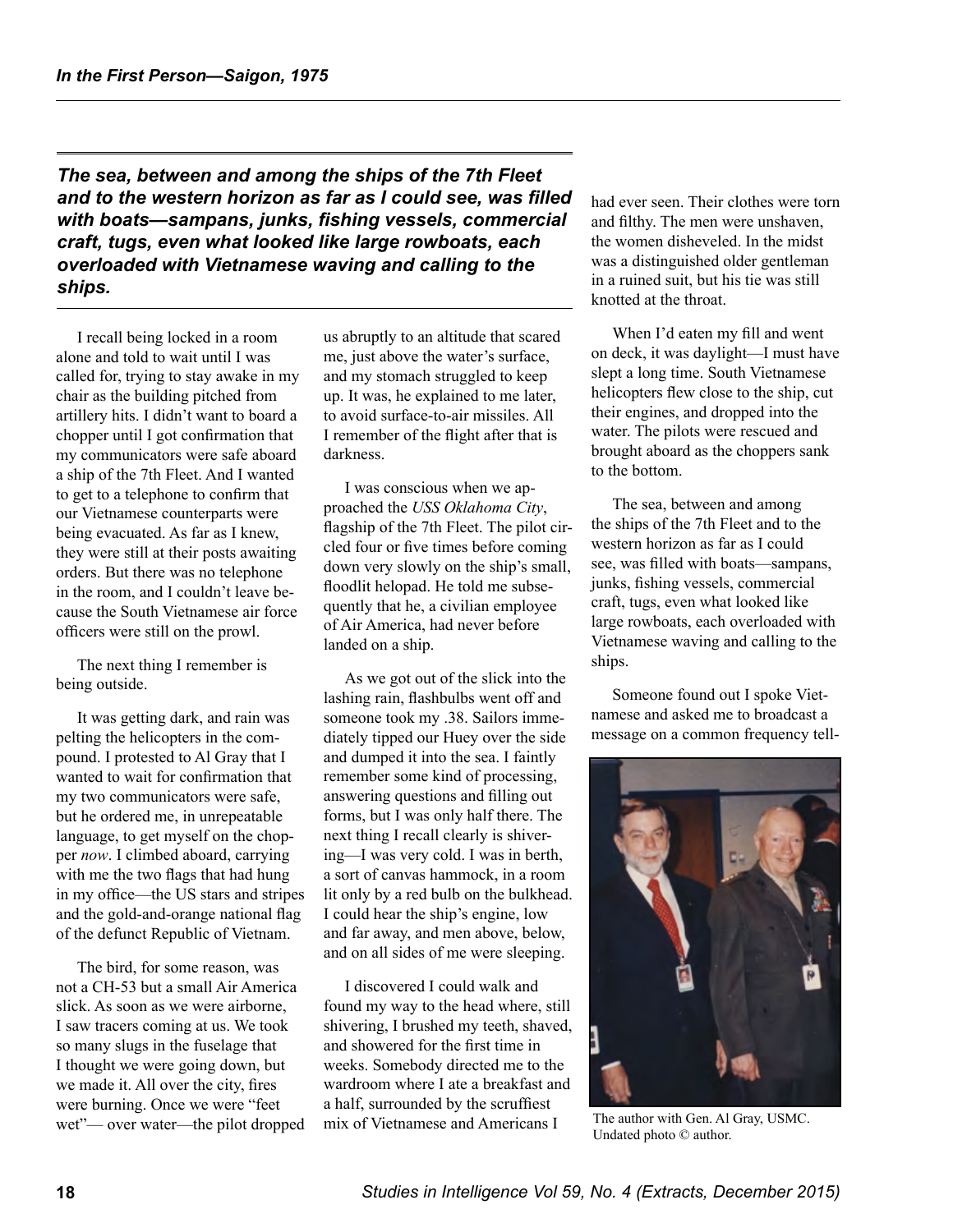ing those in the boats that the ships of the 7th Fleet were already jammed to the rafters and couldn't take any more on board. Numb to the implications of what I was saying, I repeated the message four or five times before my voice gave way from coughing and I had to quit. Only later did I understand that many of those boats were so far from shore that they couldn't make it back. Many didn't make it back. The people on them perished at sea.

After circling for days, we finally set sail for Subic Bay in the Philippines. Once there, I booked a flight for Hawaii because I knew I'd be required to brief CINCPAC and his staff about what had happened in Saigon.

When I arrived in Honolulu, still carrying my two flags, an NSA official met me at the airport. Rather than congratulating me for getting out alive or asking if I was all right, he took one look at me and said, "You can't be seen around here looking like *that*." I was still in the clothes I'd been evacuated in and hadn't shaved for days. I knew I'd lost weight and my face was a map of lines. He assigned a subordinate to gussy me up. That guy took me to a barber and a good men's clothing store to get a decent suit to brief the brass at Pearl Harbor.

That briefing didn't go well. I couldn't talk. I was coughing constantly. I couldn't focus my eyes. I was sweating and felt like I was running a fever. When I sat down, I passed out.

I finally admitted to myself that I was suffering from more than exhaustion. For days, as the ships of the 7th Fleet circled, I'd done nothing *Any sensible person would have gone to a doctor immediately. But I didn't. I can't tell you how much I yearned to go home. Dressed in my new suit and tie, I booked the earliest flight possible for Baltimore.* 

but sleep. Despite that, I was getting worse. Any sensible person would have gone to a doctor immediately. But I didn't. I can't tell you how much I yearned to go home. Dressed in my new suit and tie, I booked the earliest flight possible for Baltimore. During the stopover between flights in San Francisco, I tried to find a doctor. But a physician's strike was in progress, and no doctor would see me. I flew on to Baltimore. The day after I landed, I found a doctor who diagnosed me with "pneumonia due to sleep deprivation, muscle fatigue, and poor diet." He relished adding that heavy smokers are more susceptible to pneumonia than "normal people."

### *Looking Back*

I'd be remiss if I didn't credit Al Gray, a Marine intelligence officer who became a combat commander, with saving my life and the lives of my two communicators. I don't call him Al anymore. That stopped the day he became commandant of the Marine Corps. These days I call him "Sir." General Gray is the finest leader I have ever seen in action and a man I am privileged to know.

None of the 2,700 Vietnamese who worked with us escaped. All were killed or captured by the North

Vietnamese. Many could have been saved but for two factors: (1) The ambassador failed to call for an evacuation—by the time he was countermanded, the North Vietnamese were already in the streets of Saigon. And (2) the general in command of those 2,700 abandoned his troops. They were still awaiting his orders when the North Vietnamese attacked them.

Ambassador Graham Martin's career was effectively ended by the debacle he authored in Saigon. He retired not long after the fall of Vietnam. Bob and Gary, my two communicators, survived and went on with their careers. Bob died about six years ago, but I spoke to Gary a few months ago. He's doing fine.

And me? Besides the pneumonia, I sustained ear damage from the shelling, and I've worn hearing aids ever since. Worst of all, I suffer, even today, from a condition we didn't have a name for back then—post-traumatic



Tom Glenn reflecting on his experience in a recent presentation. Photo © author.